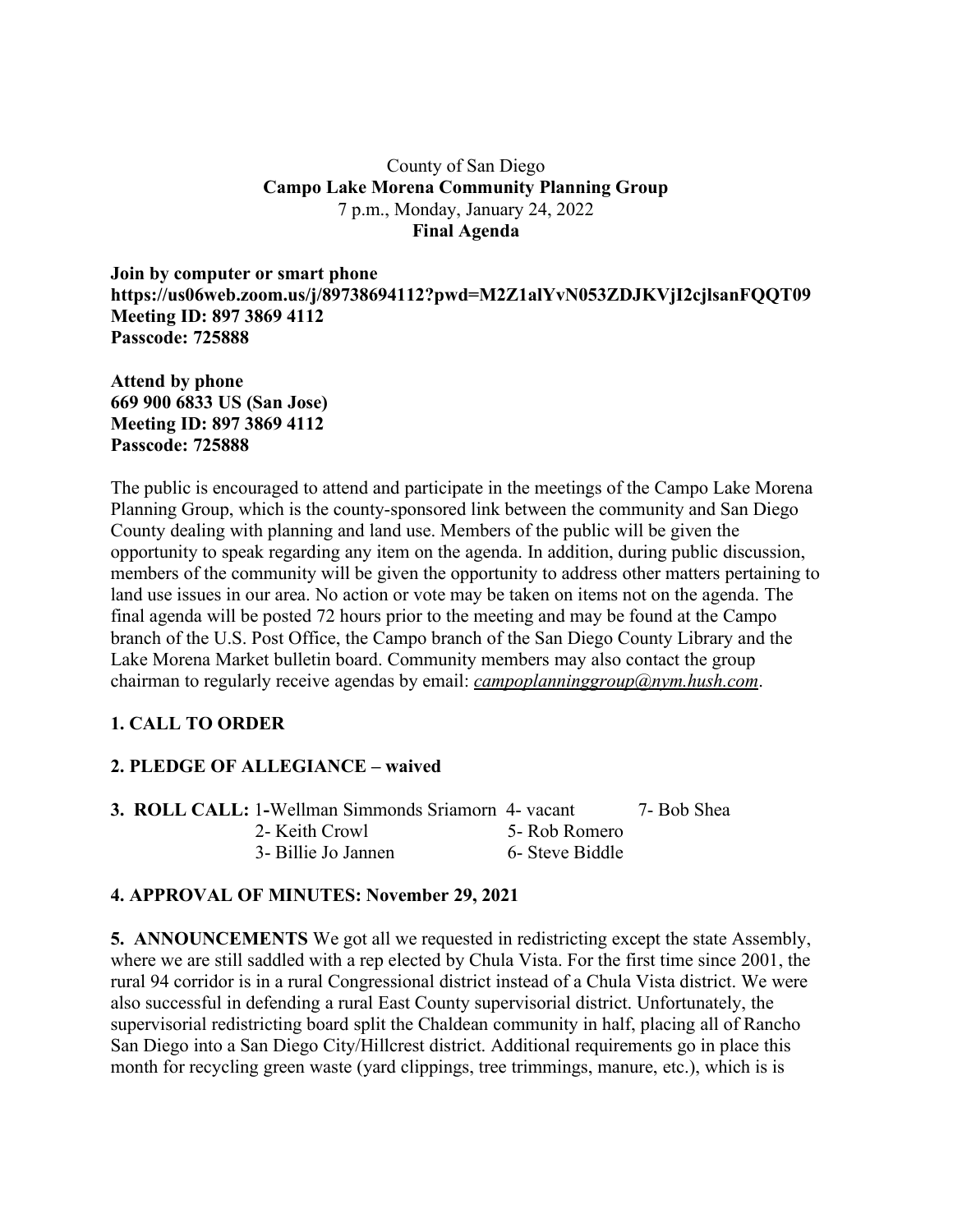now illegal to place in dumpsters. The county has an exclusion application for rural property owners who handle green waste onsite (chipping and mulching, for example).

**6. PUBLIC DISCUSSION:** At this time, the public is invited to speak on any item that does not appear on the agenda. Public speakers will be limited to 2 minutes.

#### **7. NEW BUSINESS:**

**a. Staff presentation of proposed grading ordinance changes and consideration of group recommendations**. The last update of the grading ordinance was in 1996. **Discussion and vote.**

**b. Request for letter of support; new tank for Lake Morena Views water company**. The project will use Department of Water Resources funding under the San Diego Integrated Regional Water Management Program. As part of the County of San Diego approval process Lake Morena Views is required to obtain a minor use permit. Suggested language submitted by Rural Development Specialist Toby Roy. **Discussion and vote.**

**c**. **Annual organization, update group bylaws.** Members may propose changes/deletions to the group's governing bylaws. **Discussion and vote.**

**d. Annual organization, elect officers.** Group will choose officers for 2022: Chairman, Vice Chairman, Secretary and Parliamentarian. **Discussion and vote.**

#### **8. OLD BUSINESS:**

**a. Parks funding and plans for Star Ranch.** We are due for our annual review of the PLDO list. The list is carrying projects from 15 years ago, and the original proponents have shown no sign of moving forward, so we may need to revamp it altogether this year. **This item was continued from our November 29 meeting** to give community members time to propose projects and/or confirm that they plan to follow through with projects on the existing list. Discussion and vote.

**b. Approval of holding this meeting and resolution to hold the February 28 meeting remotely.** The community center is still closed to the public for meetings and pandemic rules are still in place. **Discussion and vote.**

**c. Standing subcommittee reports (no action):** Groundwater, Rob Romero; Sewer and Septic, vacant; Community Economic Impacts, Steve Biddle; Public Safety, Bob Shea.

#### **d. Chairman's report, Billie Jo Jannen (no action).**

**9. CORRESPONDENCE:** Members of the public who wish to read the correspondence listed may request it by email at campoplanninggroup@nym.hush.com*.*

**a.** Annual training for CPGs. All planning group members are required to complete the CPSG training on an annual basis. Members who have not previously attended an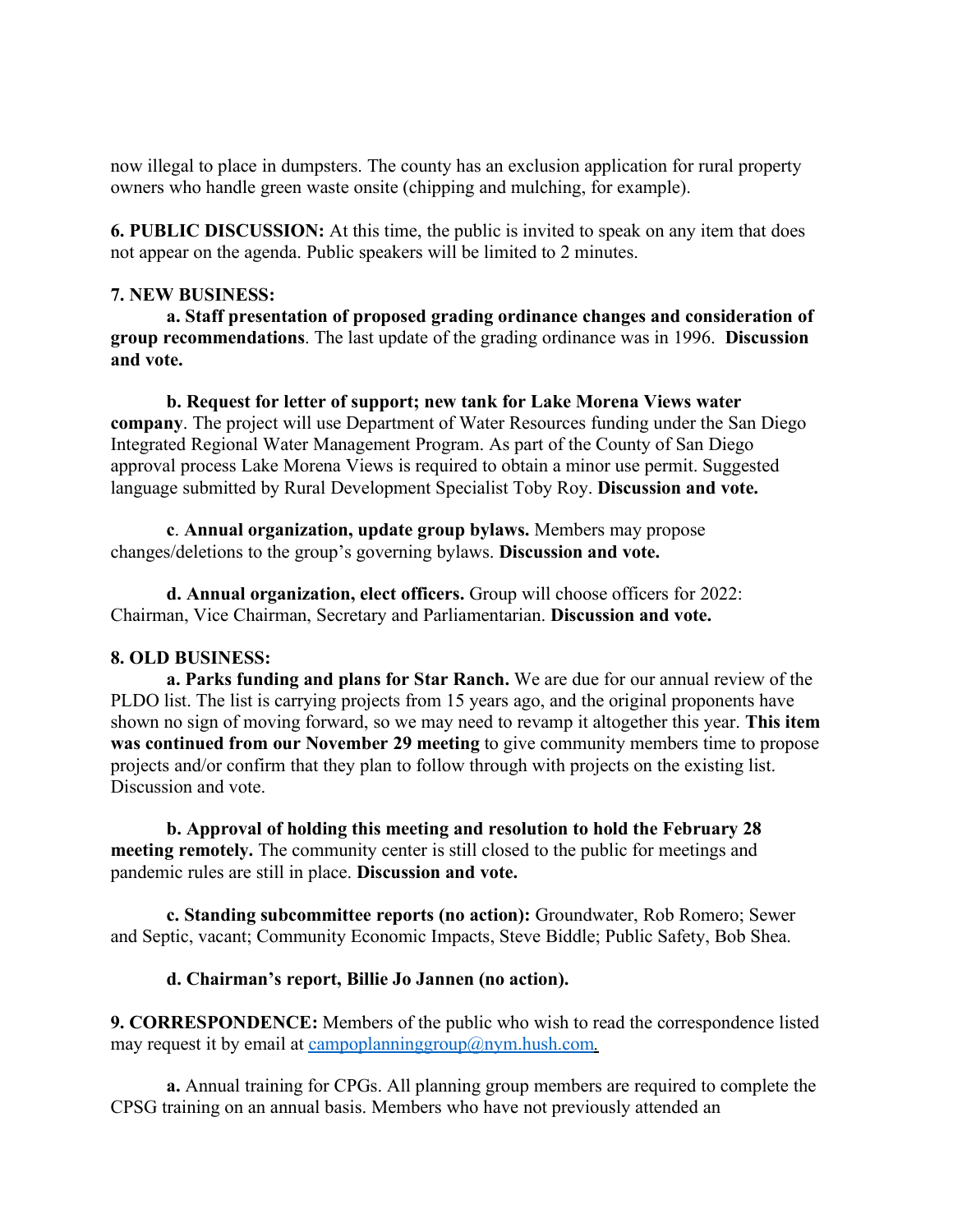in-person/virtual session should do so in 2022. Those who have previously attended a session may choose rather to attend a session or review the training PDF online to complete the training requirement for this year. **Forwarded to group**.

- $\bullet$  Saturday, January 29, 2022 8:30 am to 1:00 pm on Microsoft Teams
- $\bullet$  Saturday, February 12, 2022 8:30 am to 1:00 pm at the County Operations Center (5500 Overland Ave, Room 120, San Diego, CA 92123)

**b**. Jacumba Community Sponsor Group (JCSG) comments on proposed Community Benefits agreement ordinance. **Forwarded to group.**

**c**. Jacumba Community Planning Group comments on SANDAG proposed plan and vehicle miles traveled tax. **Forwarded to group.**

**d**. Information on the county's new "**Voter's Choice Act**." Every active registered voter in San Diego County will automatically receive a ballot in the mail nearly a month before Election Day. Once you receive your ballot, you can return it By mail, at a secure ballot drop off location, or at a vote center. The SDC Registrar of Voters will host public meetings on the Voter's Choice Act so the public can provide input on this new voting model. **Forwarded to group.**

### **VCA information here:** https://www.sdvote.com/content/rov/en/VotersChoiceAct.html

**e**. Agenda for January 28 Traffic Advisory Committee meeting. Nothing in our area.

# **Forwarded to group.**

**f**. **Notice of free conservation and land management workshop for property owners and land managers on January 26, from 6 to 8 p.m., via Zoom.** This will be the first in a series of annual regional workshops for property owners, land managers, and other organizations looking for funding or technical assistance on preserving biodiversity and wildlife, resource management for farmers, and to help landowners to understand planning processes and receive assistance. This workshop is focused on matching private property owners, farmers, non-profits, and local businesses with support for conservation and sustainable land management practices. Register here to receive Zoom meeting link: https://cesandiego.ucanr.edu/?calitem=518687 **Forwarded to group.**

**10. EXPENSES**: Report any valid expenses for group approval. **Discussion and vote**.

**11. UPDATES AND POTENTIAL ACTION ITEMS** I have received a request to review draconian dumpster costs associated with the new recycling law, which is causing an uptick in illegal dumping throughout the backcountry. We may need to do an urgent request to the BOS. All interested community members are invited to reach out to us with any information and suggestions.